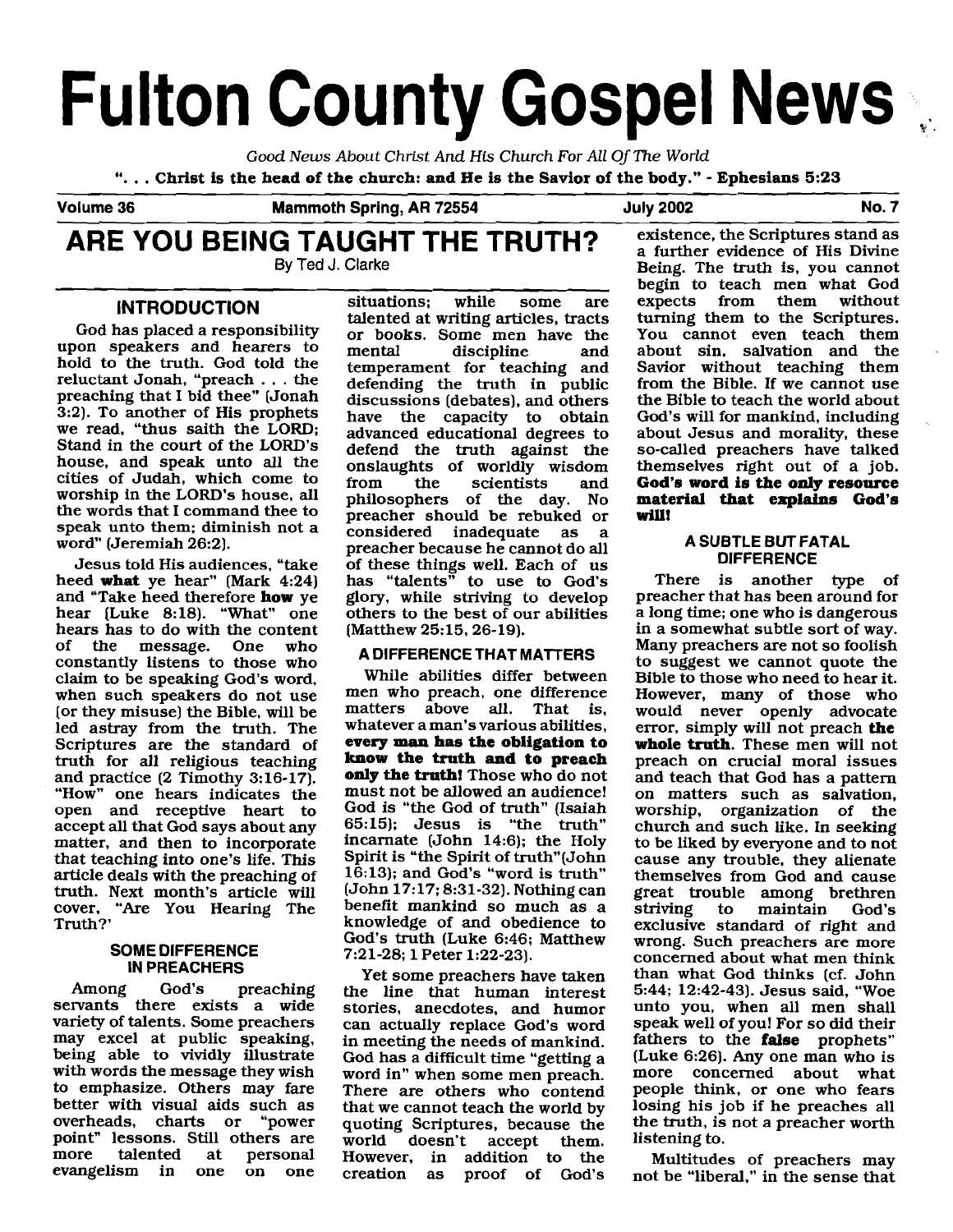#### **FULTON COUNTY GOSPEL NEWS USPS Publication #211780**

.. is a Periodical publication issued monthly by the Church of Christ at Third and Bethel (P.O. Box 251). Mammoth Spring, **AR** 72554-025 1. POSTMASTER: **Please mail all changes of address to the above address.** 

FCGN is mailed free of charge to any who care to receive it. We will be happy to add any names to the regular mailing list. If you send in a name we must have a complete address, including number and street name, or R.R. or HCR number, plus box number. or a P.O. Box number and the **NINE**  DIGIT **ZIP** CODE. This paper is supported by voluntary contributions for which we are grateful. Financial information will be furnished upon request. **Mail all address corrections or manuscripts to:** 

#### **FULTON COUNTY GOSPEL NEWS P.O.** Box 251

Mammoth **Spring, AR** 72554

| TED J. CLARKE  EDITOR          |  |  |  |
|--------------------------------|--|--|--|
| E-Mail  cocfcgn@ozarks.com     |  |  |  |
| Website                        |  |  |  |
| www.fultoncountygospelnews.org |  |  |  |
| Joseph Chase - Webmaster       |  |  |  |
| E-mail: chasejoseph@yahoo.com  |  |  |  |

they are preaching false doctrines, but they refuse to preach the truth on what may be styled as sensitive issues. Unlike Paul they are not "set for the<br>defense of the gospel" gospel" (Philippians 1:17); nor will they "contend earnestly for the faith which was once for all delivered unto the saints" (Jude 3, ASV). Perhaps the word "liberal" doesn't sting the conscience enough to prod these men into preaching the whole truth. It would be more fitting to style them as what they are: **fearful,** or even **cowards.** 

Although Martin Luther did not come to a full understanding of the truth of God's word, when he was locked into combat with the apostate Roman church, he wisely said:

"If I profess with the loudest clearest exposition every portion of the the truth of God, except precisely that little point which the world and the devil are at that moment attacking, I am not confessing Christ, however boldly I may be professing Christ. Where the battle rages, there the loyalty of the soldier

is proved, and to be steady on the battlefield besides is mere flight and disgrace if he flinches at that point."

#### **CONCLUSION**

The apostle Paul told the Ephesian elders, "I kept nothing that was profitable to you ... I have not shunned to declare unto you all the counsel of God" (Acts 20: 20.27). To his son in the faith, the young evangelist Timothy, he said: "I **charge thee therefore before God, and the Lord Jesus Christ, who shall judge the quick and the dead at his appearing and his kingdom; Preach the word; be instant in season, out of season; reprove,**  rebuke. **longsuffering and doctrine. For the time will come when they will not endure sound doctrine; but after their own lusts shall they heap to themselves teachers, having itching ears; And they shall turn away their ears from the truth, and shall be turned unto fables. But watch thou in all things, endure afflictions, do the work of an evangelist, make full proof of thy ministry"** (2 Timothy 4:l-5). If you are truly being taught the truth, it will be from a man who practices what Paul said to the Ephesian elders and one that takes this charge to Timothy as a serious matter with eternal consequences.

Preachers of God's word, please preach the whole counsel of God and live it to the best of your ability. Elders (and deacons and members), hold your preacher accountable to preach all the truth. Warn him to do so. If he doesn't, he needs to be removed from the pulpit and classroom. Duty demands that you keep nothing back that is profitable<br>from the congregation you from the congregation you oversee. If you realize your preacher is not preaching the whole truth, after you have made every reasonable effort to get him to do so, you might want to take yourself and your family to a congregation where you know all the truth is being preached. Neither you nor your children will be properly nourished in the word of God if the preacher will not preach it all and the elders or church leaders do not care enough to make him do so.

#### **AN UNKNOWN OLD TESTAMENT SOLIRCE By Jerry Moffitt**

Sometimes in the New Testament a writer draws attention to a fulfillment of scripture, but when the Old Testament is searched, the Old Testament prophecy cannot be found. Yet the New Testament writer plainly says the event was to fulfill an Old Testament prophecy. There are four clear instances of this Bible phenomena. Let's glance at all four:

"And came and dwelt in a city called Nazareth; that it might be fulfilled which was spoken through the prophets, that he should be called a Nazarene" (Mat. 2:23).

"Now on the last day, the day of the feast, Jesus stood and cried, saying, If any man thirst, let him come unto me and drink. 38 He that believeth on me, **as** the scripture hath said, from within him shall flow rivers of living water" (John 7:37,38).

"Wherefore he saith, awake, thou that sleepest, and arise from the dead, and Christ shall shine upon thee" (Eph. 5:14).

"Or think ye that the scripture speaketh in vain? Doth the Spirit which he made to dwell in us long unto envying?" (Jas. 4:5).

The above four passages are the most clear examples of an "unknown source" as we can put forth. But that is not to say there is no Old Testament source. For example, the Old Testament source or prophecy fulfilled in Matthew  $2:23$  is Isaiah 11:1 in the minds of some scholars. Some suggest that James 4:5 is a fulfillment of Jeremiah 3:14 and Hosea 2:19,20. However, we want to take a different tack. Let's **suppose** we cannot find a direct, clear Old Testament source for each of the four scriptures. What does it prove? We would say it proves nothing for the following reasons.

1. These New Testament writers may not intend these fulfillments to be fulfillments of specific Old Testament passages. These New Testament fulfillments may simply be **quotations of substance** or **concise**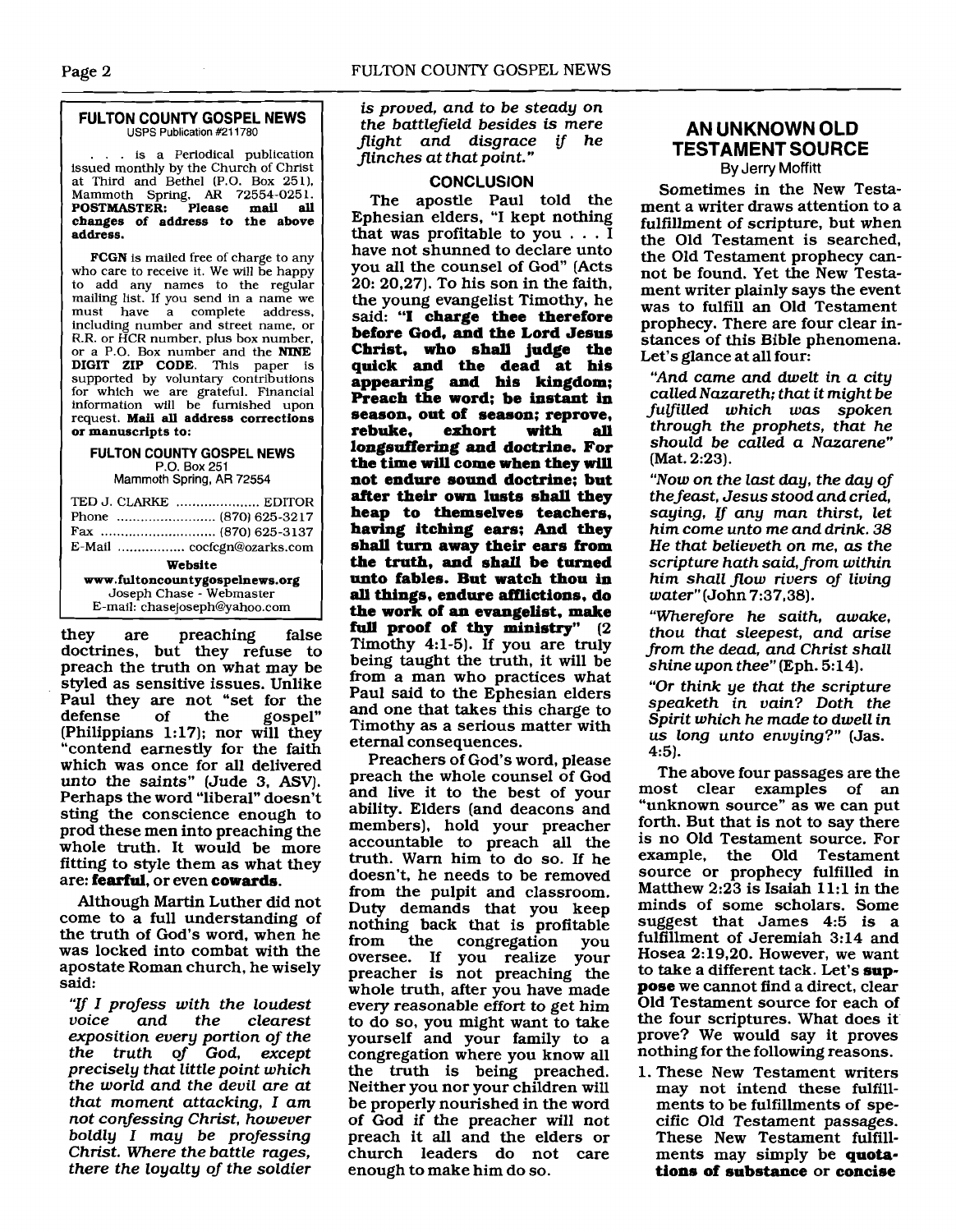**summaries** of teachings found throughout the Old Testament. They refer not back to specific predictions but to **broad prophetic themes.** They are the fulfillment of Old Testament **sentiment** found in many passages. This is so obvious that it may be overlooked. Someone solely looking for a specific prediction might not allow his mind to focus on this other common alternative.

- 2. Some written sources may not have been deemed necessary by God to survive in writing. There are many such books which God providentially let pass away: The History of Nathan the Prophet, The Prophecy of Ahijah the Shilonite, and the Visions of Iddo the Seer. They are lost to us but mentioned in 2 Chronicles 9:29. God felt it not necessary to preserve them. See also 1 Corinthians 5:9; Number 21:14; and Joshua 10:13. **his does not mean that any information needed for om dvatlon has been lost. See Romans 15:4, 2 Timothy S:16-17.** - **Editor]**
- 3. Some prophecies were fulfilled in type-antitype fulfillments. For example, Jesus being raised from the dead the third day is the antitype or fulfillment of Jonah being in the belly of the whale three days (Matthew 12:39-40).
- 4. Some prophecies and events which New Testament writers refer to were only "spoken." They were never written down in the Old Testament but were handed down in oral tradition. Paul said Jesus remarked that it was better to give than to receive (Acts 20:35), but the exact saying was not written down in the gospels.
- 5. Then sometimes the fulfillment of prophecy was not intended to be predictive proof. The Holy Spirit, only, could see correlation, and He said so through a New Testament writer. The points of resemblance are so faint that we truly would never notice them if the Spirit in the New Testament writer had not pointed them out.

#### **CONCLUSION**

So, it is very difficult for a skeptic to go against all this and make a good case against the Bible by using these four passages of alleged unknown sources. So, again let Jesus say, "the scripture cannot be broken" (John 10:35).

25 Cherrywood Cir.

Marshall, TX 75672

#### **FREQUENCY OF THE LORD'S SUPPER**  By Tracy Dugger

->0c=

A common question asked by friends who visit with us at our worship services is: "Why do you partake communion every Sunday? We only observe it on special occasions or once every quarter."

This is a good question and one we should be able to answer. (1 Peter 3:15). In a study of the church you read about in the Bible, we clearly observe that it practiced a weekly observance of communion (Lord's Supper). We reason that since the early church observed the Lord's Supper every first day of the week, we want to follow their example.

Paul tells us in Colossians 3:17. "And whatsoever ye do in word or deed, do all in the name of the Lord Jesus, giving thanks to God and the Father by him." Thus, we learn that we must have Bible authority for all we do in religion. But how does the Word of God authorize? How do we know what principles we should obey or emulate? For instance, are we to wash feet as per John 13? Are we to offer animal sacrifices as did under Testament?

The Bible authorizes in at least three ways:

#### 1. **Explicit Statement or Command:**

- a) "And he commanded them to be baptized in the name of the Lord" (Acts  $10:48$ ).
- b) "For this, Thou shalt not commit adultery, Thou shalt not kill, Thou shalt not steal, Thou shalt not bear false witness, Thou shalt not covet; and **ij** [there be] any other commandment, it is briefly comprehended in this saying, namely, Thou shalt love thy neighbour as thyself" (Romans  $13:9$ ).
- 2. **Necessary Inference** (Deductive Reasoning). Did Saul of Tarsus repent of his sins? No passage explicitly states this. However, we **infer** from requirements of forgiveness in other passages (Acts 2:38) and what Paul himself taught on the matter (Acts 17:30-31) that he
- did indeed repent of his sins.<br>**Approved Example**. Some 3. **Approved** Example. examples are not approved (Judas' example of betraying Jesus Christ). Some examples are not bound upon us (Upper Room in Acts 20:7; Riding in a ship to take the gospel to other lands - we could fly). However, many Biblical occurrences' are approved for us to follow:
	- a) "Be ye followers of me, even as I also am of Christ" (1 Corinthians 11:l).
	- b) "Now concerning the collection for the saints, **as** I have given order to the churches of Galatia, even so do ye. Upon the first day of the week let every one of you lay by him in store, as God hath prospered him, that there be no gatherings when I come" (1 Corinthians 16: 1-2).

This is where a weekly observance of the Lord's Supper is enjoined upon us. The example of the early church is authority enough. It is an approved example.

We are commanded to partake of the Lord's Supper in Matthew 26. In this chapter, Jesus instituted this memorial. Another instance of the Lord's Supper<br>command is found in 1 command is found in 1 Corinthians 11. But when were the Corinthians to partake? The context shows that they were to partake at their regular assembly. When was regular assembly time for the church at Corinth? Chapter 16: 1-2 reveals the answer - the first day of the week!

On the birthday of the church (Day of Pentecost - Acts 2), the apostles taught the audience that they should repent and be baptized for the remission of their sins (Acts 2:38). Following this they were taught to continue "steadfastly in the apostles' doctrine and fellowship, and breaking of bread (Lord's Supper), and in prayers (Acts 2:42). Since